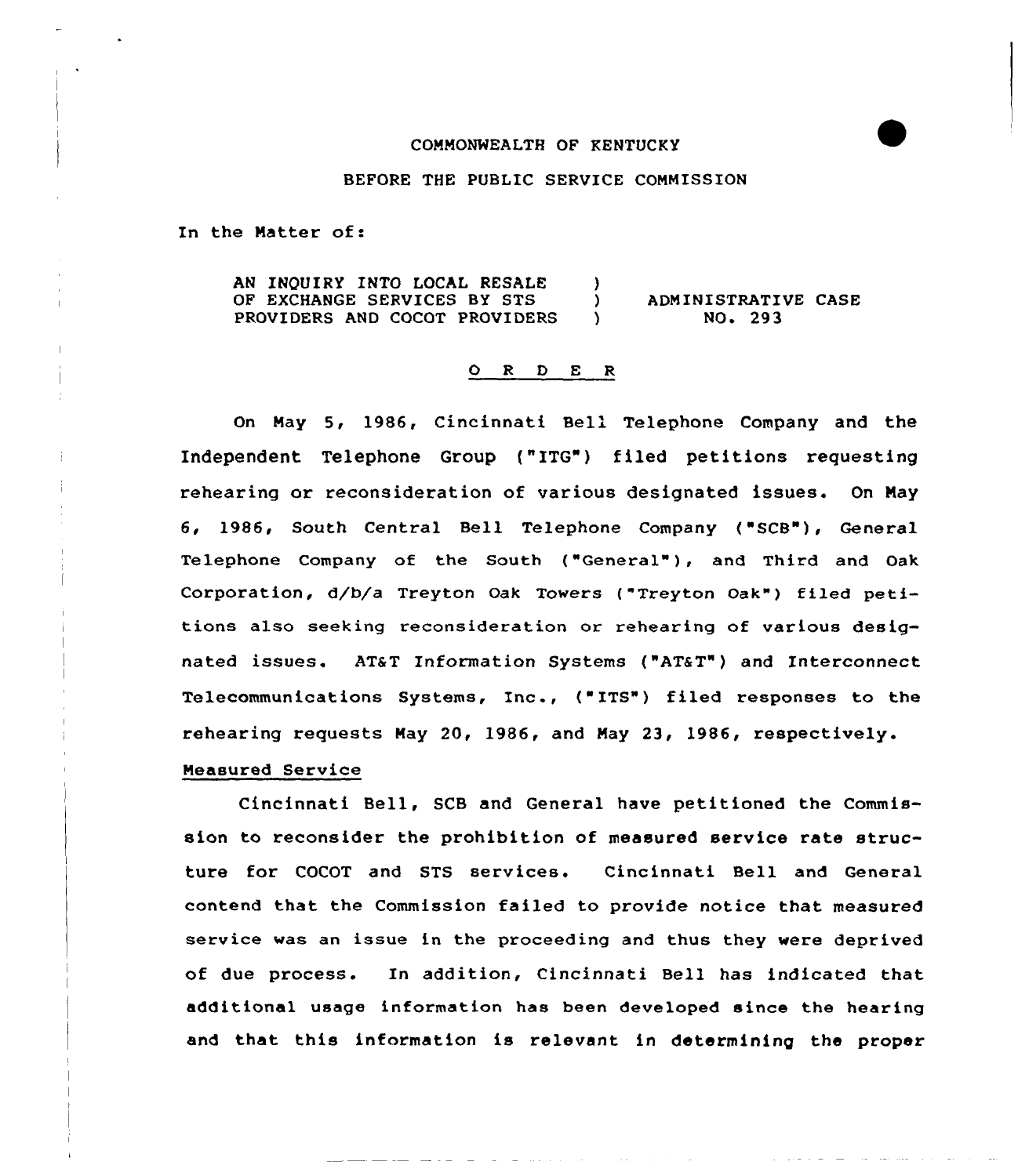rate structure. In response, AT&T stated, ". . . the Commission's decision not to impose discriminatory rates and charges on STS providers is clearly supported by the record in this proceeding and correctly interprets Kentucky lav (KRS 278.170(11)) prohibiting rate discrimination by public utilities."<sup>1</sup>

The Commission vill grant rehearing on measured rate services for STS and COCOT services. Cincinnati Bell, SCB, General and all other interested parties will be required to address the following issues in prefiled testimony:

- $1.$ Does measured rate service unreasonably discriminate against STS when compared to other PBX users? Provide cost, demand and technological bases for distinguishing STS providers from other PBX users.
- $2.$ Provide cost, demand and technological bases for distinguishing COCOT providers from other business or semi-public phone providers. Does measured rate service unreasonably discriminate against COCOT providers?
- 3. Does measured rate result in an anti-competitive barrier to STS and COCOT providers?

## Nessage Rate Service

In addition to rehearing the matter of measured rate service, the Commission vill also grant rehearing on Cincinnati Bell' recommendation that, in the absence of measured rate service, message rate rather than non-optional flat rate service apply in the case of STS and that message rate rather than optional flat rate service apply in the case of COCOT. However, the Commission

<sup>1</sup> Response of ATaT Information Systems to Applications for Rehearing or Reconsideration, page 10.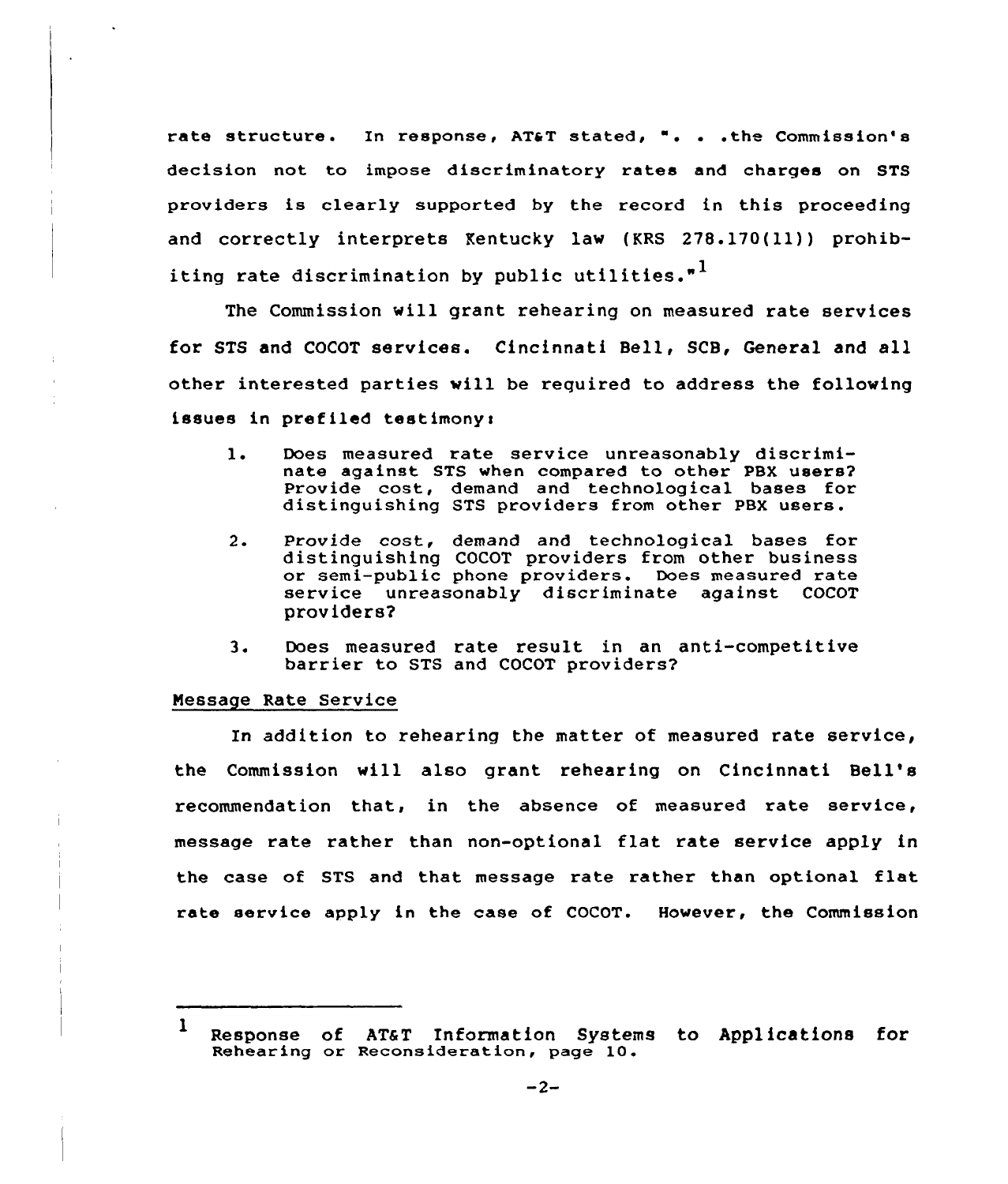advises all parties that its interest in consideration of this option will turn on the following points:

l. In the case of STS, whether or not <sup>a</sup> message rate service requirement would result in unreasonable discrimination visa-vis other PBX users. For example, Cincinnati Bell's Kentucky Metropolitan PBX trunk line rate is \$55.97 per month. Based on usage data for Cincinnati Bell's only STS provider, under message rate service a bill of \$83.72 per month would result on average. The Commission is concerned that the \$27.75 per month difference may constitute unreasonable discrimination.

2. Whether or not a message rate service requirement would result in an anti-competitive barrier to STS and COCOT market entry. For example, Cincinnati Bell's Kentucky Metropolitan business individual line rate is \$44.77 per month. Based on usage data for COCOT providers in Cincinnati Bell's service area, under message rate service a bill of \$87.57 per month would result on average. The Commission is concerned that the \$42.80 per month difference could pose a barrier to market entry.

3. Whether or not <sup>a</sup> message rate service requirement is justifiable relative to the demonstrable incremental traffic sensitive and non-traffic plant investments imposed on the telephone network by STS and COCOT providers.

The Commission anticipates that the parties will provide testimony and available supporting information on these points.

# Joint User Service

 $\ddot{\phantom{a}}$ 

 $\ddot{\phantom{a}}$ 

In the April 16, 1986, Order the Commission ordered that 5oint user service tariffs be "grandfathered" upon implementation

 $-3-$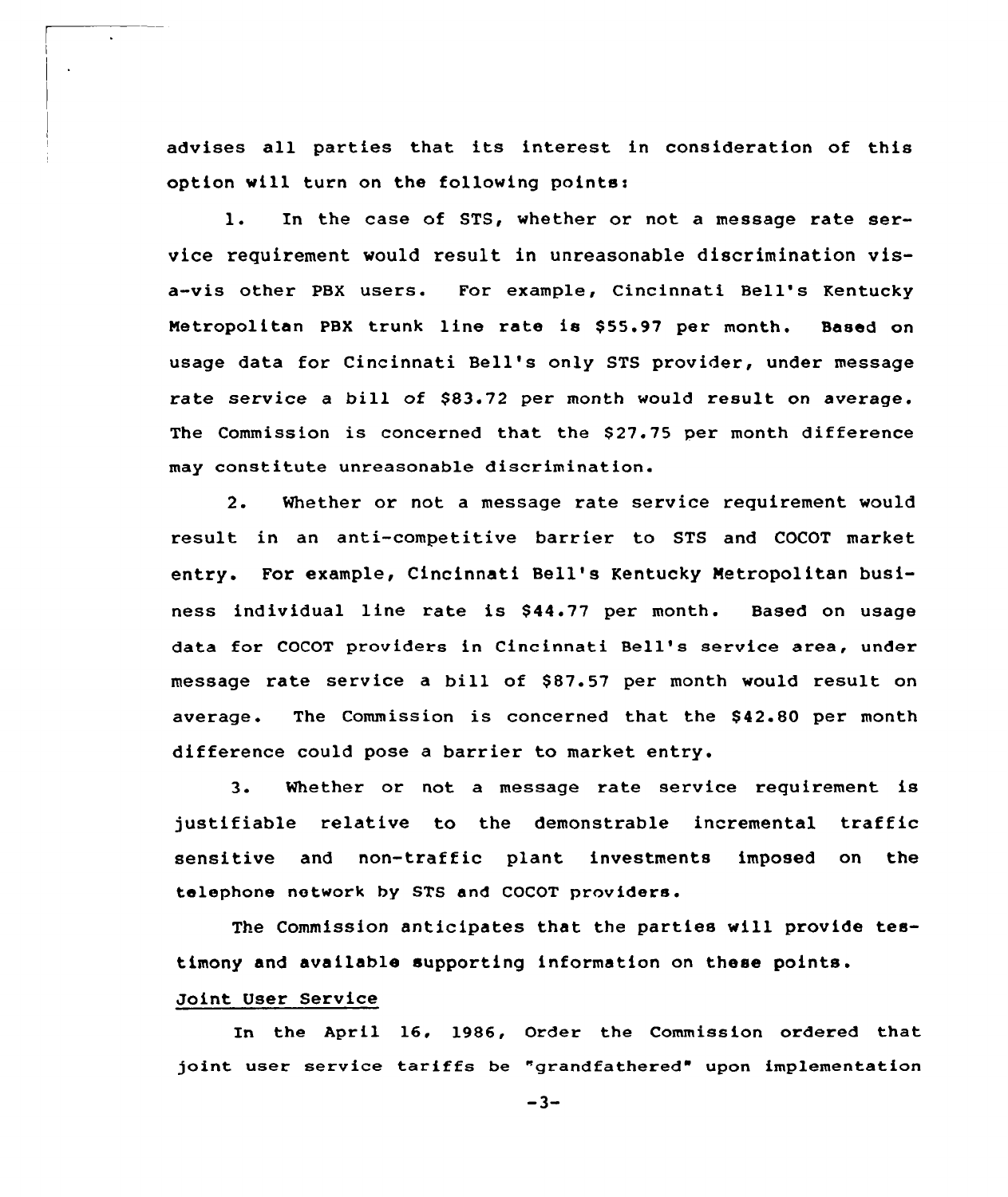of STS tariffs.<sup>2</sup> In its petition for rehearing, Treyton Oak seeks clarification on the grandfathering conditions.<sup>3</sup>

The Commission will grant oral argument on grandfathering joint user service tariffs on the following points:

1. The Commission is of the preliminary opinion that joint user service tariffs should be grandfathered upon implementation of STS tariffs, such that no further access line connections would be permitted under joint user service tariffs. CPE additions, changes or rearrangement behind the network interface would be permitted. Central office controlled feature additions would not be permitted--for example, custom calling features. Also, in the preliminary opinion of the commission, joint user service should be eliminated after a reasonable transition period--for example, 5 years.

2. As an alternative to grandfathering joint user service tariffs, the Commission is of the preliminary opinion that joint user service and STS tariffs could coexist, provided that the number of user/tenant thresholds are applied to each tariff, in order to provide a reasonable basis for service classification.

# Client Charges

In the April 16, 1986, Order the Commission denied SCB's proposal to apply client charges to STS tenants. In its petition

<sup>2</sup> Order, April 16, 1986, pages 41-42.

<sup>3</sup> Treyton Oak, Petition for Reconsideration or Rehearing and for<br>Clarification, pages 10-11.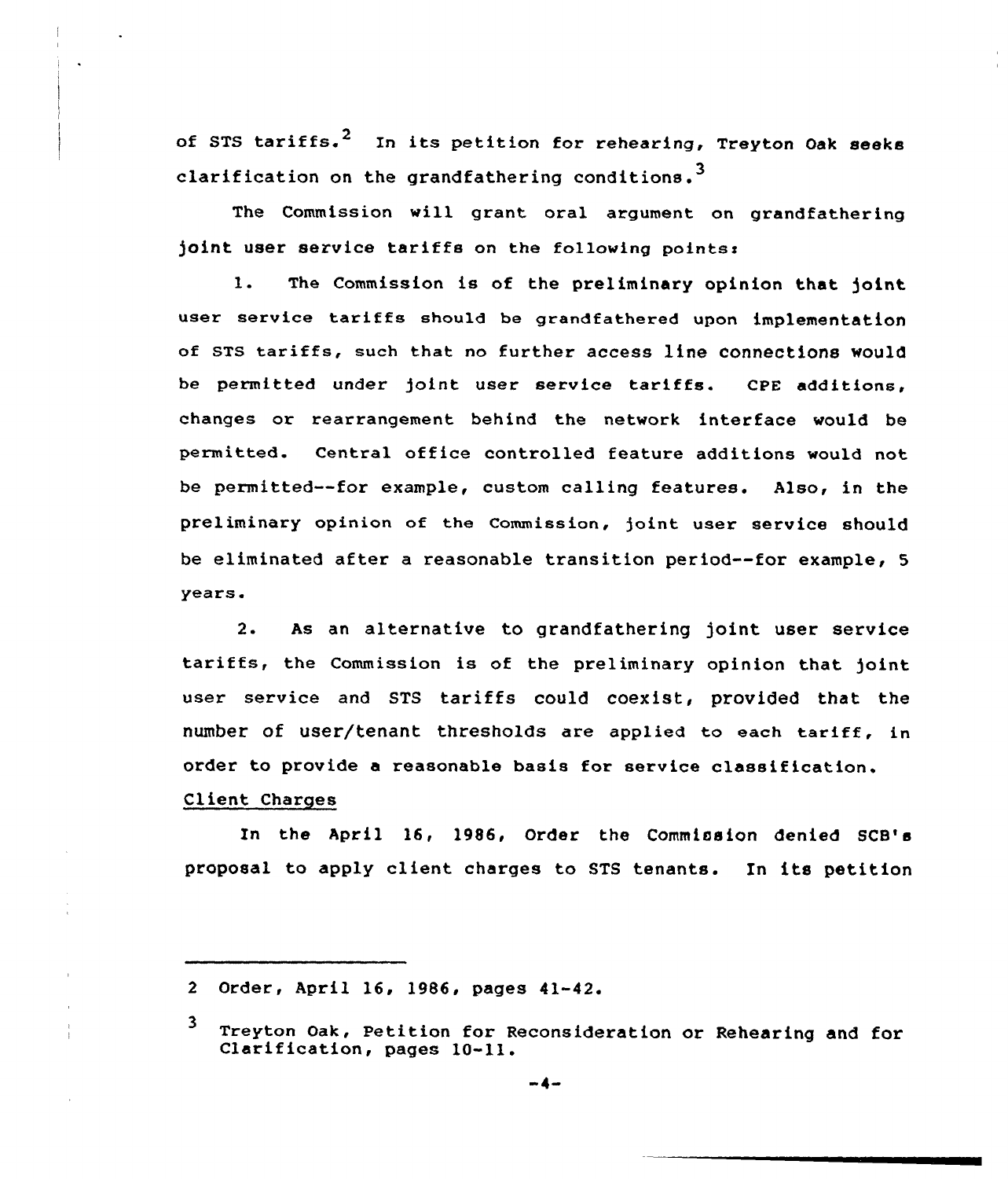for rehearing, SCB seeks reconsideration of client charges.

The Commission will not grant rehearing on client charges. As observed in the Order, client charges are not cost-based and are, in effect, a surcharge imposed on STS tenants.<sup>5</sup> For these reasons the Commission considers client charges to be unreasonable.

## Tariff Filing Requirements

In its April 16, 1986, Order the Commission required all LECs to file STS and COCOT tariffs.<sup>6</sup> In its petition for rehearing, the ITG requested reconsideration of this requirement.<sup>7</sup> The Commission will not grant rehearing or oral argument on this issue, as it remains of the opinion that STS and COCOT tariffs should be filed by all LECs in order that STS and COCOT service be made available throughout the state in as uniform a manner as possible.

### STS Premises

 $\Delta$ 

The Commission's Order of April 16, 1986, indicated a definition of STS premises intended to impose geographic limitations on the scope of STS operations.<sup>8</sup> Various parties filing petitions for rehearing seek reconsideration of the STS premises definition. The Commission will grant oral argument on the need to modify the

| <sup>4</sup> SCB, Application for Hearing Pursuant to KRS 278.400, page 6. |
|----------------------------------------------------------------------------|
| 5 Order, April 16, 1986, page 35.                                          |
| $6$ Ibid., page 22.                                                        |
| 7 ITG, Motion for Reconsideration, page 2.                                 |
| g Order, April 16, 1986, page 30.                                          |

 $-5-$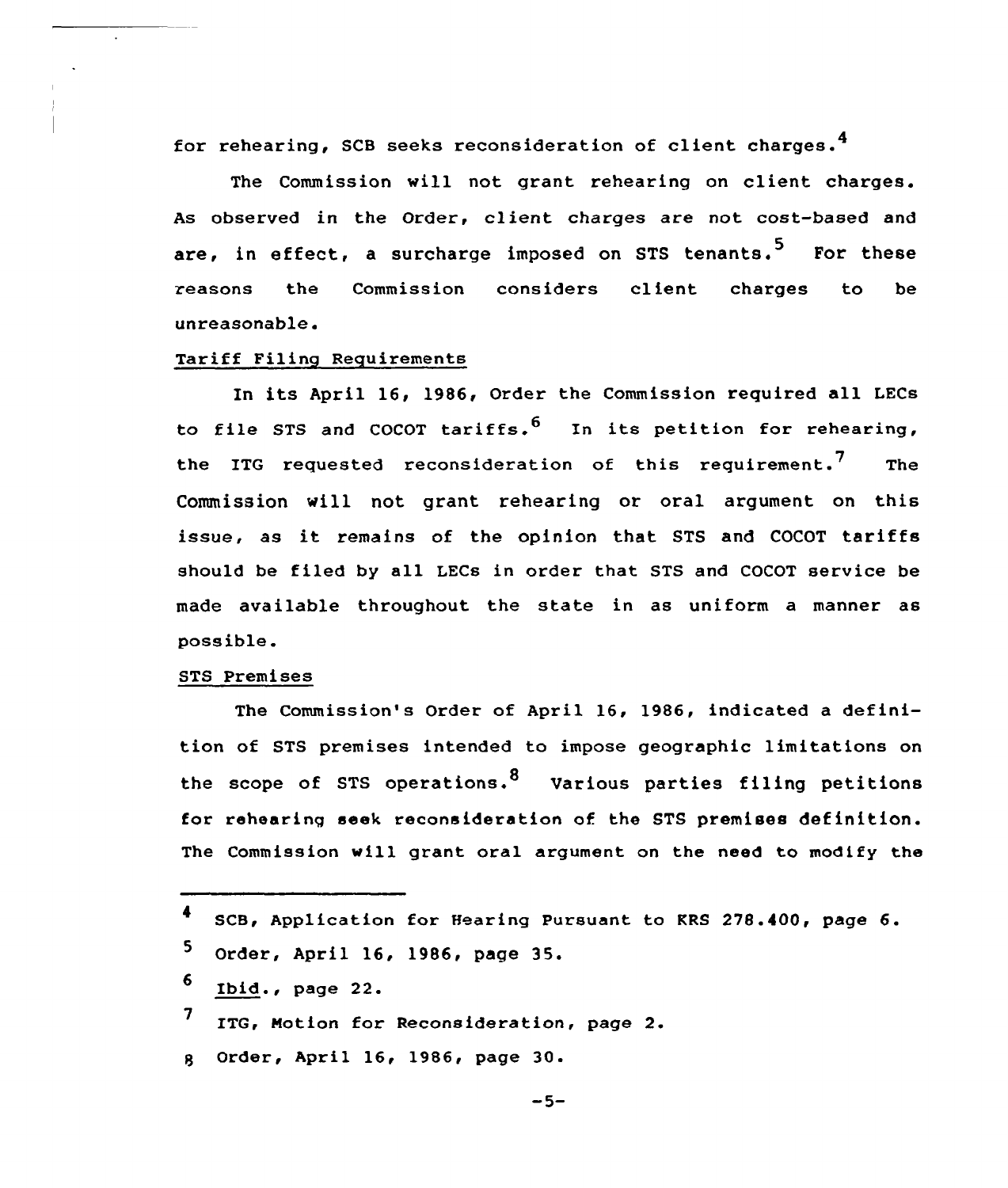STS premises definition in its Order, with a view toward the merits of specific alternatives.

# Directory Listings

The Commission's Order of April 16, 1986, allowed "each STS client an alphabetical or white pages directory listing at no charge. $^{\bullet}$ <sup>9</sup> Various parties filing petitions for rehearing seek reconsideration of this order.

The Commission will modify its Order with respect to directory listings consistent with the views expressed by the parties seeking rehearing. That is, an alphabetical or white pages directory listing should be allowed in the case of STS providers at no charge. And STS providers may obtain additional listings for its tenants, subject to applicable additional listing charges. Deregulation of Semi-Public Pay Stations

In its request for reconsideration the ITG petitioned the Commission to address its request for deregulation of "new" semipublic pay stations. The ITG contends that a rate subsidy for COCOTs may result from the Commission's Order.

The Commission will not grant rehearing on the deregulation of new semi-public telephones. The Commission will continue to monitor the development of the COCOT industry and may consider deregulation of semi-public telephones in some future proceeding. Public Utility Status

SCB and Treyton Oak petitioned for rehearing on the Commission's determination that STS providers are public utilities. SCB

<sup>9</sup> Ibid., page 35.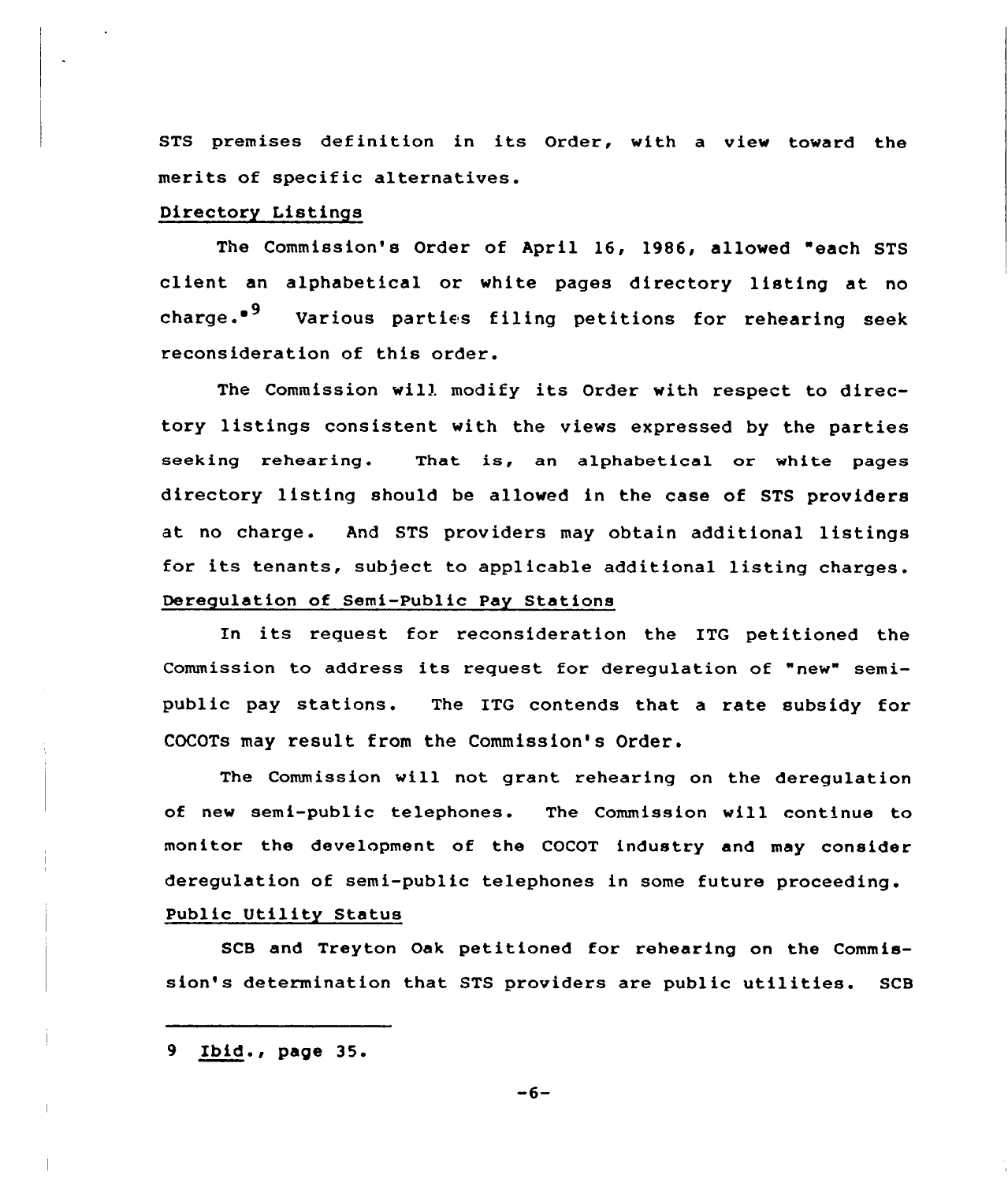asserts that if STS providers are public utilities, they may be barred by existing utility franchises from offering their services unless substantially inadequate service is currently being provided. SCB also contends that the Commission's determination may increase the likelihood of federal preemption of state regulation in this area. Treyton Oak's petition again raises the legal argument that STS providers are not offering service "to the public" and that under the Commission's interpretation, various landlords, joint users and COCOT providers would meet the definition of public utilities. The Commission will grant rehearing on the issue of whether STS providers are public utilities. For purposes of this rehearing, the Commission will only consider oral argument by the parties directed to the following points:

 $\bullet$ 

 $\bullet$ 

- 1. Whether STS providers are public utilities.
- 2. Whether COCOT providers are public utilities.
- 3. Whether defining either STS or COCOT providers as public utilities implies that landlords and joint users are public utilities.
- 4. Whether the provision of STS service is barred by telephone utility franchises unless a substantial inadequacy of service is demonstrated, and if so, whether a substantial inadequacy can be shown so as to permit entry of STS providers.

### Findings and Orders

The Commission, after examining the evidence of record and being advised, is of the opinion and finds that:

1. For all the reasons previously discussed, SCB's, Cincinnati Bell', ITG's and General's petitions for rehearing should be granted in part and denied in part as specified in the above sections of this Order.

 $-7-$